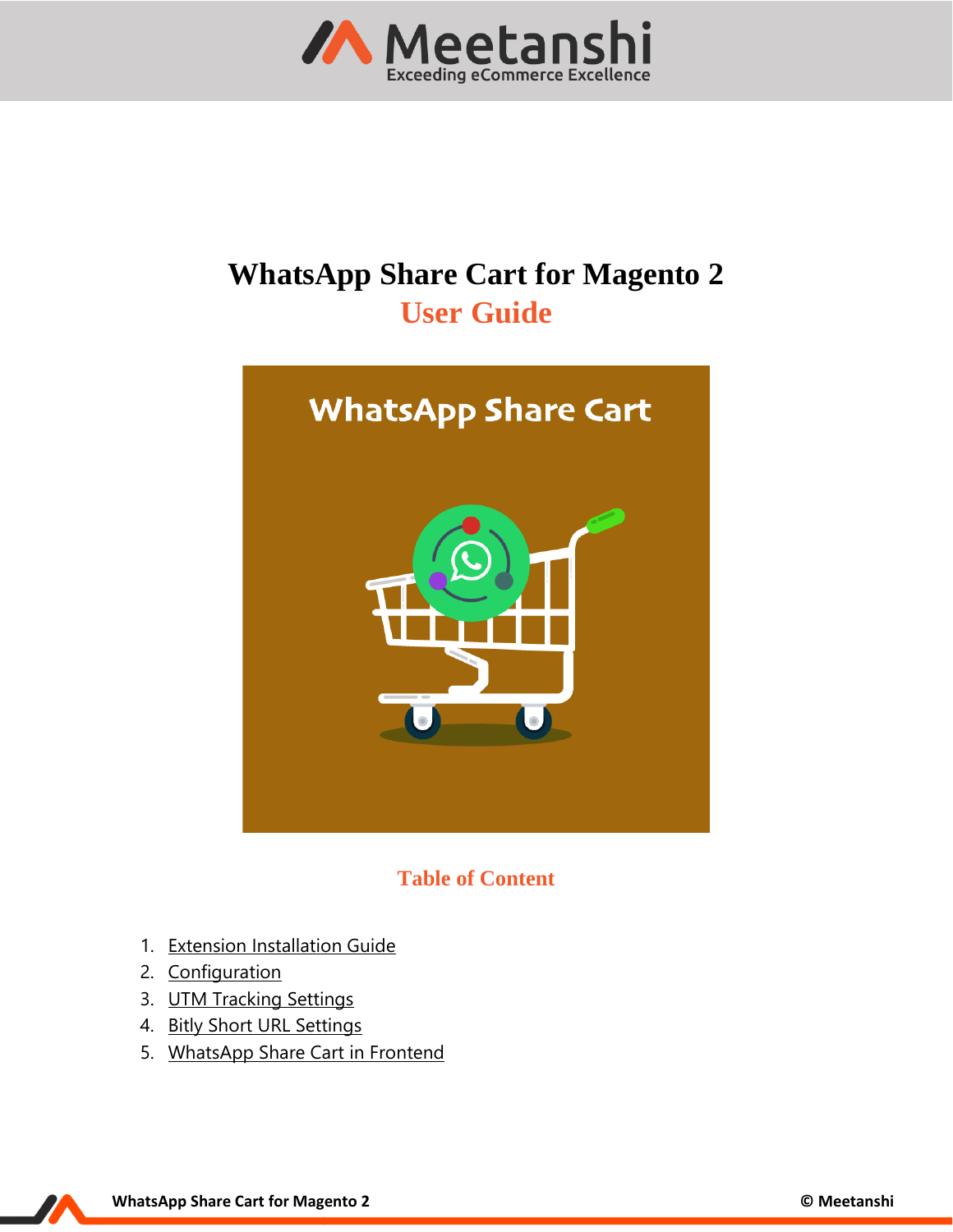

### <span id="page-1-0"></span>**1. Extension Installation**

- Create a folder structure in Magento root as app/code/Meetanshi/WhatsappShareCart
- Download and extract the zip folder and upload our extension files to the app/code/Meetanshi/WhatsappShareCart via FTP.
- Login to your SSH and run below commands step by step:
	- o php bin/magento setup:upgrade
	- o For Magento version 2.0.x to 2.1.x php bin/magento setup:static-content:deploy
	- o For Magento version 2.2.x & above php bin/magento setup:static-content:deploy –f
	- o php bin/magento cache:flush

### <span id="page-1-1"></span>**2. Configuration**

For configuring the extension, login to Magento 2, move to **Stores** → **Configuration** → **WhatsApp Share Cart** where you can find various settings to enable the extension.

- **WhatsApp Share Cart:** Enable or disable the WhatsApp Share Cart extension from here.
- **Enable WhatsApp Share Cart:** Select option to enable the extension in desktop, mobile or both.
- **Enable WhatsApp Share Cart For:** Select customer groups to enable the extension for.
- **Custom Cart Sharing Message:** Set default sharing message to send while sharing shopping cart and related details.

| Configuration                                  |                                                       |                                                             | <b>Save Config</b>                                                                 |
|------------------------------------------------|-------------------------------------------------------|-------------------------------------------------------------|------------------------------------------------------------------------------------|
| <b>/A</b> Meetanshi<br>$\widehat{\phantom{a}}$ | Configuration                                         |                                                             | ⊙                                                                                  |
| <b>WhatsApp Share Cart</b>                     | <b>WhatsApp Share Cart</b><br>[store view]            | Enable<br>$\overline{\mathbf{v}}$                           | Enable WhatsApp Share<br>Cart extension from here                                  |
|                                                | Enable WhatsApp Share Cart In<br>[store view]         | <b>Both</b><br>$\blacktriangledown$                         | Select to enable WhatsApp<br>Share Cart either from the<br>desktop, mobile or both |
|                                                | <b>Enable WhatsApp Share Cart For</b><br>[store view] | <b>ALL GROUPS</b><br>NOT LOGGED IN                          | Select customer groups to<br>enable WhatsApp share cart on                         |
|                                                |                                                       | General                                                     |                                                                                    |
|                                                |                                                       | Wholesale                                                   |                                                                                    |
|                                                |                                                       | Retailer                                                    |                                                                                    |
|                                                |                                                       |                                                             |                                                                                    |
|                                                | <b>Custom Cart Sharing Message</b><br>[store view]    | Hey, Checkout my shopping cart with the products I<br>likel | Set default cart sharing<br>message to send                                        |

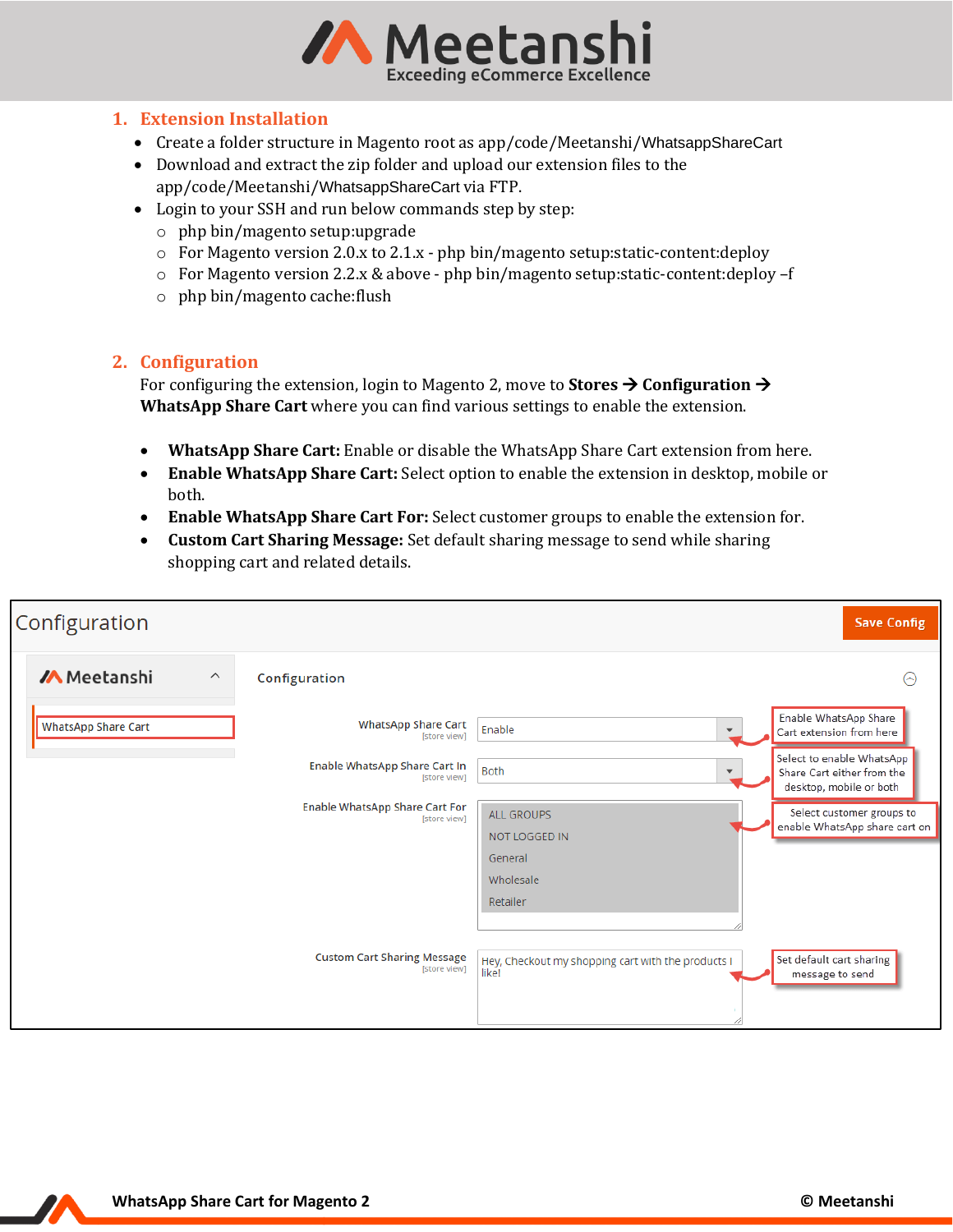

## <span id="page-2-0"></span>**3. UTM Tracking Settings**

UTM tracking helps analysis the visits and conversions in Google Analytics as it concates tracking code to the shared URL. Here you can configure the UTM Tracking Settings as shown below:

- **UTM Tracing:** Enable UTM Tracking for WhatsApp Share Cart from here.
- **Campaign Source:** Set the source for tracking analysis in Analytics.
- **Campaign Medium:** Set the medium for tracking analysis in Analytics.
- **Campaign Name:** Set the name for tracking analysis in Analytics.

| <b>UTM Tracking Settings</b>           |           | ⌒)                                                       |
|----------------------------------------|-----------|----------------------------------------------------------|
| <b>UTM Tracking</b><br>[store view]    | Enable    | Enable UTM tracking for<br>WhatsApp Share Cart from here |
| <b>Campaign Source</b><br>[store view] | meetanshi | <b>Enable UTM</b> tracking for                           |
| <b>Campaign Medium</b><br>[store view] | sharecart | WhatsApp Share Cart<br>from here                         |
| <b>Campaign Name</b><br>[store view]   | product   |                                                          |

## <span id="page-2-1"></span>**4. Bitly Short URL Settings**

The extension facilitates to register and use **[Bitly](https://bitly.com/)** short URLs while sharing shopping cart URL in WhatsApp. Take a look of settings to start using Bitly Short URL for the extension:

- **Bitly Short URL:** Enable Bitly URL Shortner to share short product URLs.
- **Login Name:** Enter login name provided by Bitly while registration.
- **API Key:** Enter your Bitly URL Shortner API key here to enable short URL while sharing cart in WhatsApp.

| <b>Bitly Short URL Settings</b>        |                                                                           | ⌒                                                              |
|----------------------------------------|---------------------------------------------------------------------------|----------------------------------------------------------------|
| <b>Bitly Short URL</b><br>[store view] | Enable                                                                    | Enable Bitly URL shortner to share<br>short shopping cart URLs |
| Login Name<br>[store view]             |                                                                           | Enter your Bitly URL Shortner<br>login name and API key here   |
| <b>API Key</b><br>[store view]         | Register with Bitly to get an API Key and make use of Bitly<br>Short URL. | to enable short URL while<br>sharing cart in WhatsApp          |

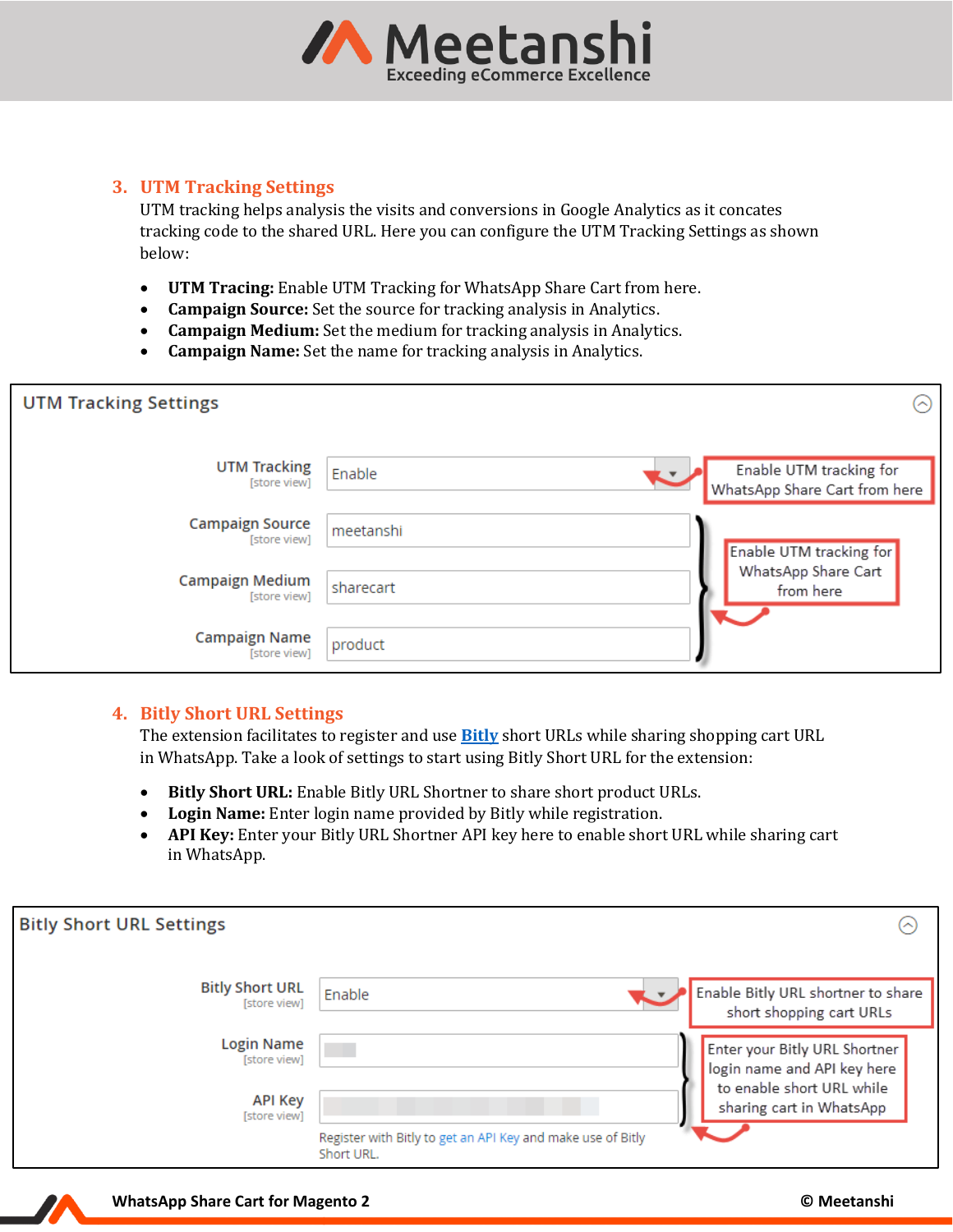

# <span id="page-3-0"></span>**5. WhatsApp Share Cart in Frontend**

Once you have configured the extension successfully, whenever users add products to cart and go to the cart page, WhatsApp Share Cart button is seen enabled on the shopping cart page. On click of the button, users can share cart details along with URL to their WhatsApp contacts, groups and broadcast lists.

| <b>Shopping Cart</b>          |                                                                                     | WhatsApp Share Cart<br>button enabled on cart page |              |                             |                                                                                                                                                              |                                     |
|-------------------------------|-------------------------------------------------------------------------------------|----------------------------------------------------|--------------|-----------------------------|--------------------------------------------------------------------------------------------------------------------------------------------------------------|-------------------------------------|
| <b>SHARE</b><br>$\bm{\omega}$ | Click to share shopping cart<br>with WhatsApp contacts,<br>groups or broadcast list |                                                    |              |                             |                                                                                                                                                              |                                     |
| Item                          |                                                                                     | <b>Price</b>                                       | Qty          | <b>Subtotal</b>             | Summary                                                                                                                                                      |                                     |
|                               | Erikssen CoolTech™ Fitness Tank<br>Size: M<br>Color: Red                            | £29.00                                             | $\mathbf{1}$ | £29.00<br>m<br>◢            | <b>Estimate Shipping and Tax</b><br>Country<br><b>United States</b><br>State/Province<br>Please select a region, state or provii ~<br><b>Zip/Postal Code</b> | $\hat{\phantom{1}}$<br>$\checkmark$ |
|                               | Primo Endurance Tank<br>Size: XL<br>Color: Yellow                                   | £29.00                                             | $\mathbf{1}$ | £29.00<br>而<br>Í            | <b>Flat Rate</b><br>Fixed £10.00<br><b>Best Way</b><br>Table Rate £10.00<br>Subtotal<br>Tax                                                                  | £58.00<br>£0.00                     |
| Apply Discount Code v         |                                                                                     |                                                    |              | <b>Update Shopping Cart</b> | <b>Order Total</b><br><b>Proceed to Checkout</b>                                                                                                             | £58.00                              |

 $\boldsymbol{\mathcal{L}}$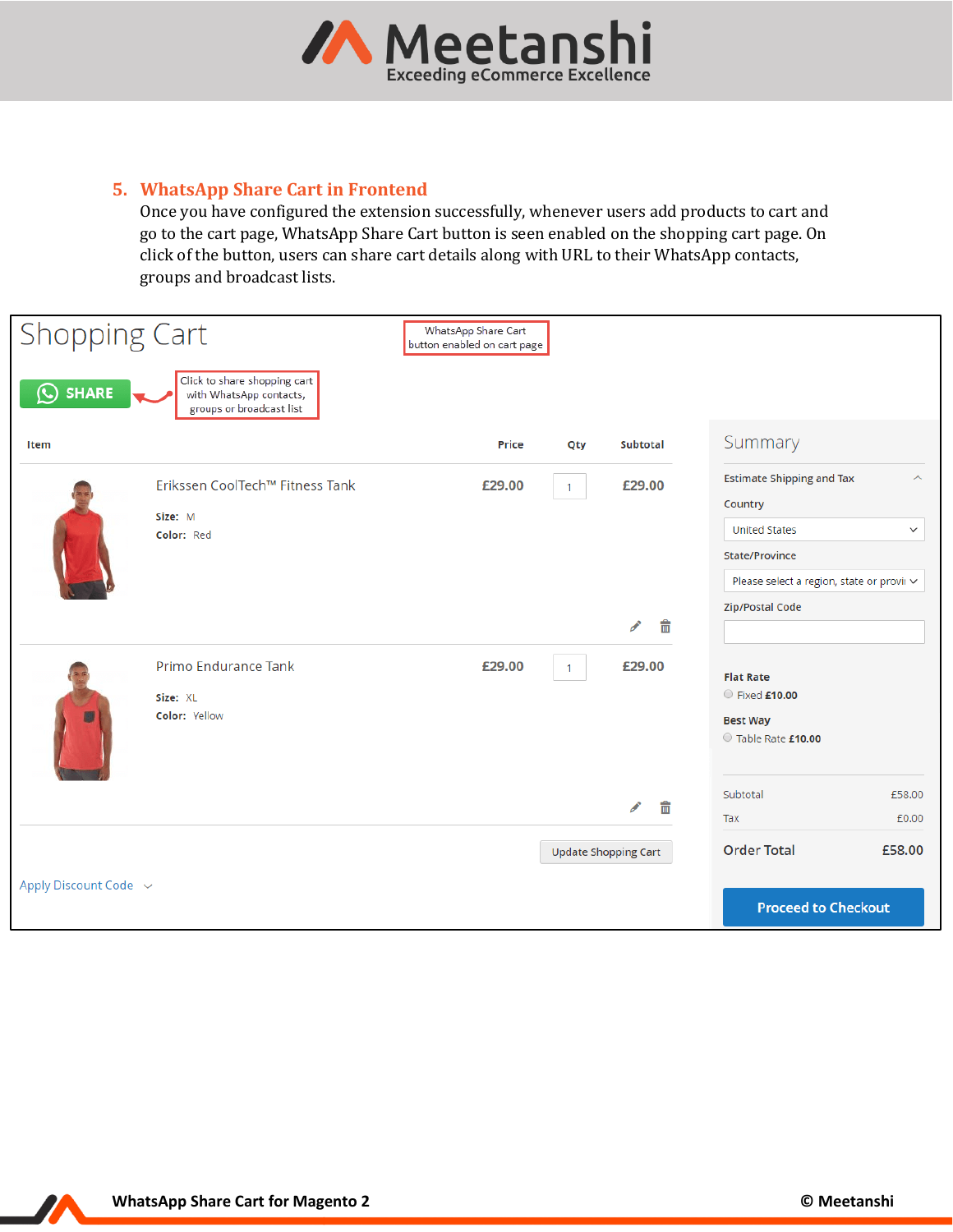

# • **Contacts Selection in WhatsApp**

on click of WhatsApp Share Cart button, users get redirected to web or app version of WhatsApp based on the device i.e desktop or mobile they are sharing from. On the app page, they are asked to select contacts, groups or broadcast lists to which they want to share shopping cart details.